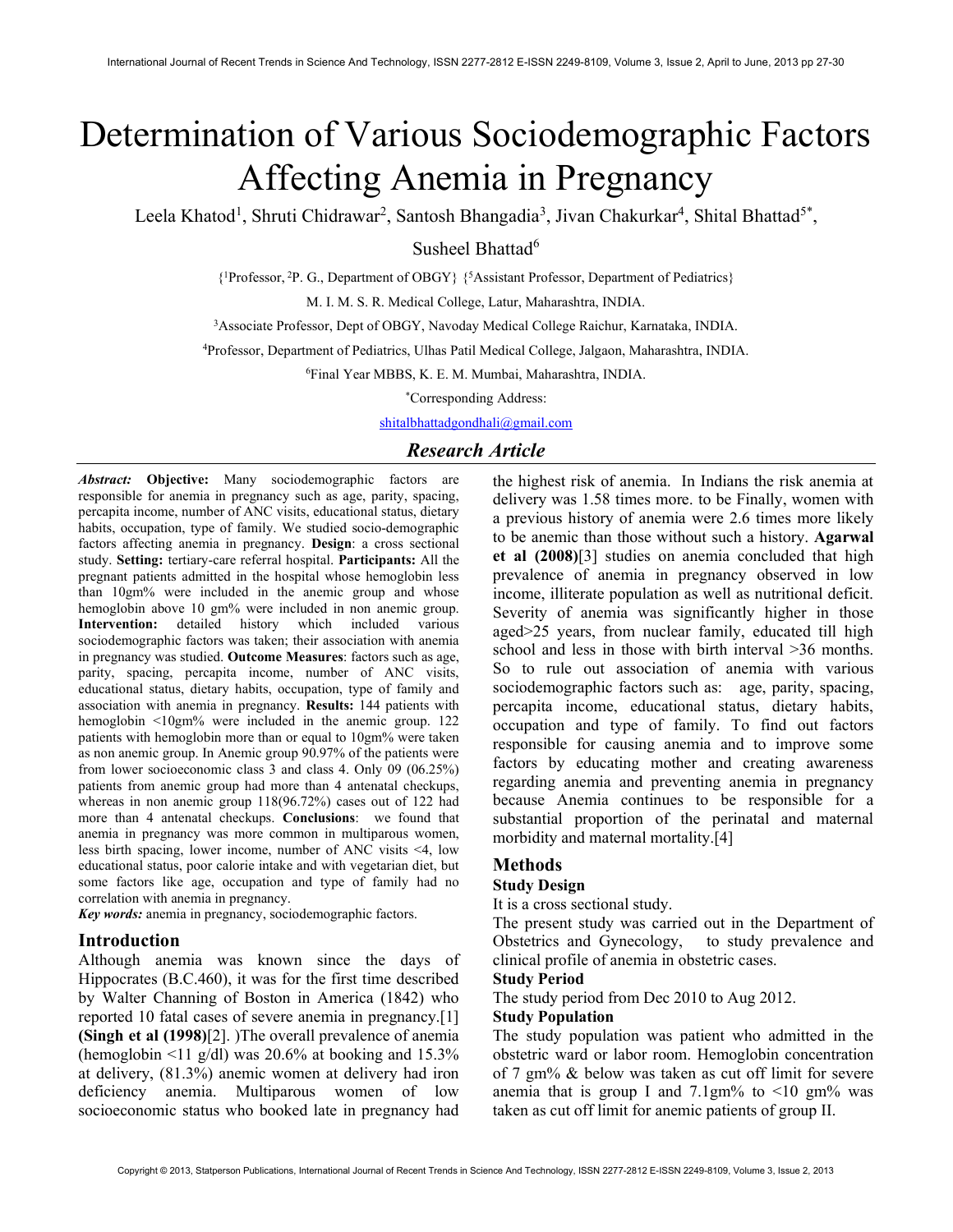Total 266 patients were included in study and investigated. Out of these 144 patients, 56 patients were in group I that is patients with hemoglobin percentage less than 7 gm% and 88 patients were in group II that is patients with hemoglobin percentage 7-<10 gm% and 122 patients with hemoglobin concentration 10 gm% or more served as non anemic group, irrespective of patients on supplementation of iron.

## Inclusion Criteria:

1) All the pregnant patients admitted in the hospital whose hemoglobin less than 10gm% were included in the anemic group and whose hemoglobin above 10 gm% were included in non anemic group.

2) Patients who came in labor.

## Exclusion Criteria:

1) Acute cases of obstetric hemorrhage as in antepartum and postpartum (traumatic PPH) were excluded.

2) Those who denied informed consent. detailed history which included various sociodemographic factors such as age, parity, spacing , percapita income, number of ANC visits, educational status, dietary habits, occupation, type of family and association with anemia in pregnancytheir association with anemia in pregnancy was studied.

## Results and Discussion

Age age wise distribution of anemic patients shows 21.43% of patients were less than 20 years of age. Majority of the patients (63.54%) were between 21 to 25 years age group. In non anemic group 27patients and in anemic group 30 patients belong to less than 20 years age group and majority of patients belongs to 21 to 25 years age group. Chi square test applied for this table. P value > 0.5 so difference in anemic and non-anemic group is not significant with respect to age. There was no significant difference between anemic (HB<10 g/dl) and non-anemic pregnant women (HB>10 g/dl) with respect to age (EI Guindi et al,2004)[5]. Our findings correlate with this study.

Parity In the present study parity wise distribution of patients shows that 13 anemic patients having parity of more than 2 compare to no patients from non anemic group with parity more than 2. Chi square test applied for this table. P value<0.1 so difference in anemic and nonanemic group is significant with respect to parity. Studies by Hytten et al (1970)[6] ,Singh et al (1998)[7] ,Raghuram et al(2012)[8] shows that multiparous women had the highest risk of anemia. Women with prior pregnancy sustain a 500-600 mg iron loss per pregnancy, which include in addition to daily iron loss in that part of gestation, iron requirement directed towards the fetus and the placenta (300-350 mg) and the puerperal blood loss (200-250mg). Hemorrhage will increase this loss. Iron deficiency is therefore apt to be more common as parity increases. Per capita income<sup>In</sup> the present study distribution of cases according to per capita income. Modified method of B.G. Prasad for socio-economic classification is used. Majority of anemic cases are distributed in class 3 and class 4 with 41.66% and 49.31% respectively. While in non anemic group, majority i.e. 95 cases were from class 2. Chi square test applied for this table. P value  $\leq 0.05$  so significant number of anemic patients belong to low socioeconomic group. Studies by Singh et al (1998)[7], Javed et al (2001)[9] ,(Gautam et al, 2002)[10]& Lokare et al (2012)[11] noted women of low socio economic status had more prevalence of anemia. Our study is comparable with these studies.

Their poor economic reduces the availability of food, education and knowledge further adds to their anemic status.

Occupational Status: There was no significant difference between study and non anemic cases for occupation status as variable. Viveki RJ et al (2012)[12] Madhavi LH (2011)[13], Lokare PO (2012)[11] also revealed occupation status of patient not related to increase prevalence of anemia in pregnancy.

Family Type: in our study there was no significant difference in anemic status in joint or nuclear families & study by V. P. Gautam et al)[10] also support our findings.

Spacing in present study in anemic group, 64 (53.78%) cases had spacing of one year followed by 51 (42.86%) cases with spacing of 2 years. In control group, 51 (65.38%) cases had spacing of 3 years followed by 20 (25.64%) with spacing of 4 years. From above information it is clearly evident that inter pregnancy interval in years (spacing) is directly proportional to prevalence of anemia in pregnancy. The statistical association of spacing and two groups was evaluated using Chi-square test. It resulted into a p-value of  $\leq$ 0.0001 indicating strong association between spacing and disease groups. The proportion of cases with spacing 3 or more in non anemic group is significantly higher than that of anemic group.

 Studies by V.P.Gautam et al 2002)[10], Agarwal K N;(2008)[14], Shidhaye et al 2012)[15] however prevalence of anemia in pregnancy more in those who had repeated pregnancy with less spacing interval.

Our study correlates with above studies. Less body iron stores and micronutrient deficiency are responsible factor for anemia in pregnancy due to repeated pregnancy with less spacing.

Dietary Deficits: In present study anemic cases had caloric intake deficit has compare to non anemic group; our findings are comparable to above study. Similar finding was also noted by Agarwal et al(2008)[14].

Educational Status: In our study education level is as follows, most of non anemic cases i.e. 48.36% were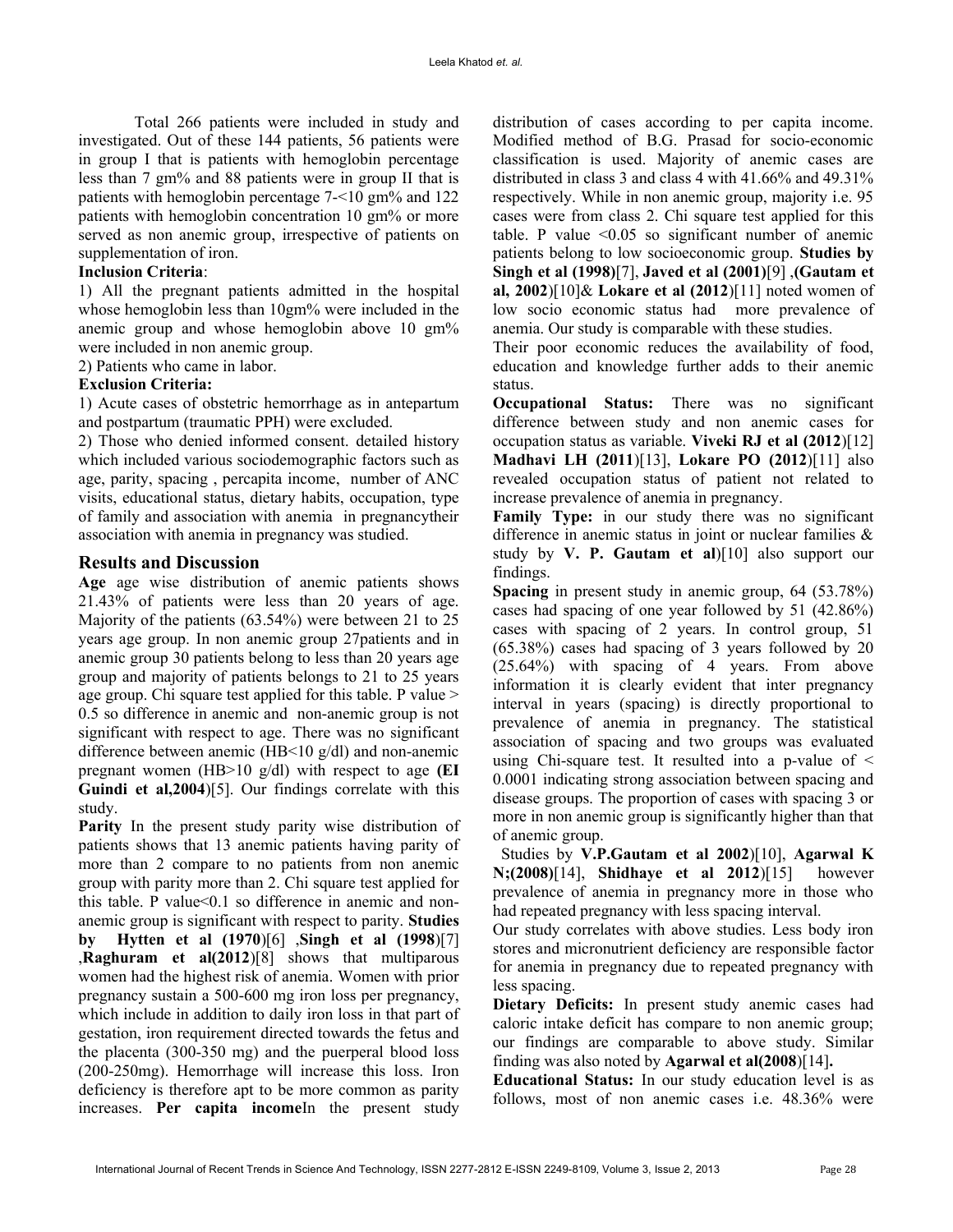completed high school education. However all patients in non anemic group are literate. While in anemic group most of patients have not completed their education up to high school that is 76.60%. The association of educational level and two groups was evaluated using Chi square test. It resulted in to p value  $\leq 0.05$  indicating highly significant association between education and two





groups. In non anemic group proportion of patient with higher educational level was more than anemic group.

 As in other studies, severity of anemia was inversely related to education status (Thangaleela et al 1994) [16], (Gatutam et al 2002) [10], Jin L et al 2010)[17]also noted that Socio- economic status increases as literacy increase.













|  |  | <b>Table 2:</b> Family type in anemia and non-anemia groups |  |
|--|--|-------------------------------------------------------------|--|
|  |  |                                                             |  |

| Family  |             | Non-anemia  |              |               |
|---------|-------------|-------------|--------------|---------------|
|         | Group I     | Group II    | Total $(\%)$ | Number $(\%)$ |
| Joint   | 33          | 62          | 95 (65.97%)  | 33 (27.05%)   |
| Nuclear | 23          | 26          | 49 (34.03%)  | 89 (72.95%)   |
| Total   | 56 (38.88%) | 88 (61.12%) | 44           | າາ            |